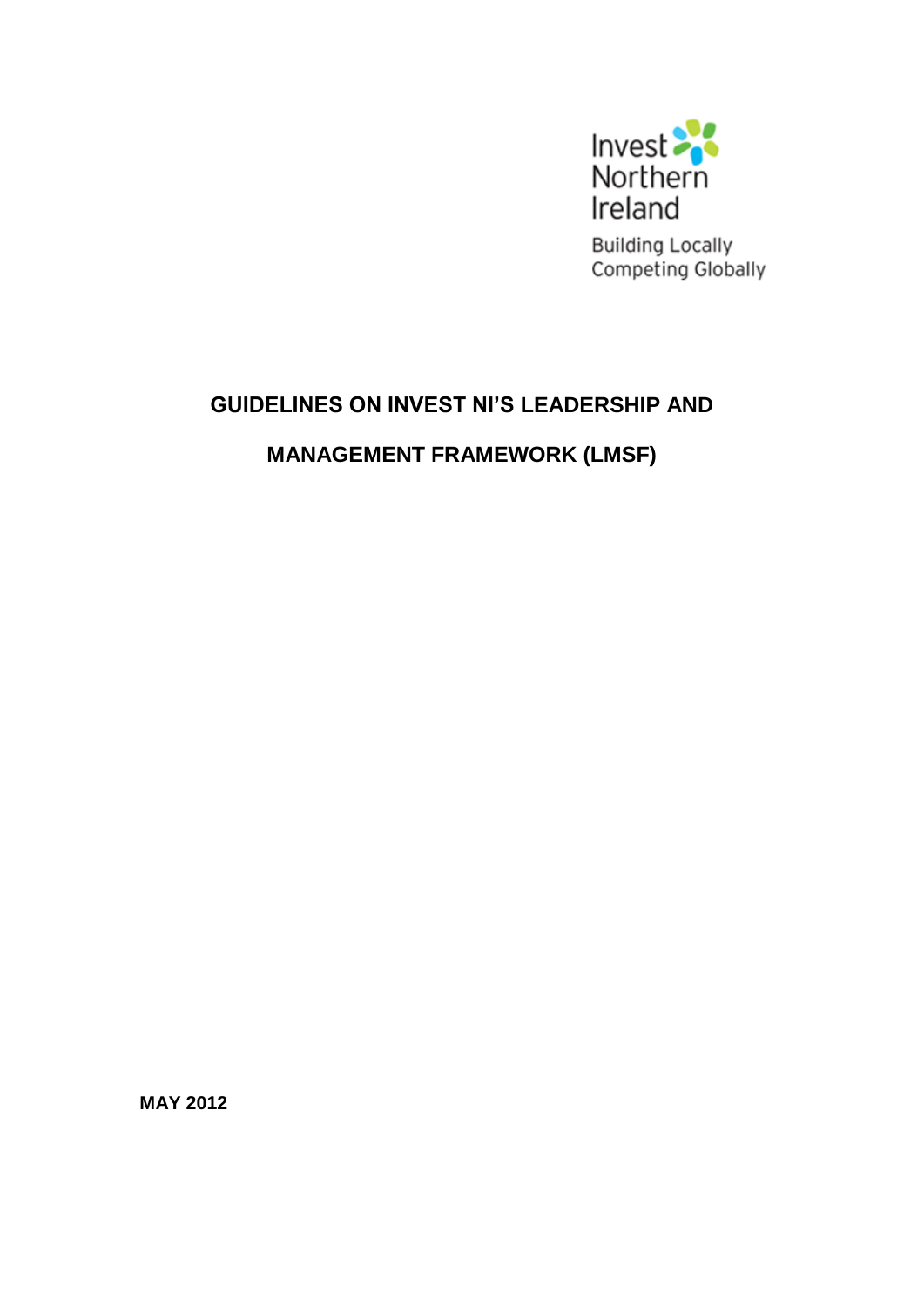#### **1) Title of aid scheme**

Leadership & Management Support Framework

### **2) Member State**

United Kingdom

#### **3) Region** Northern Ireland

#### **4) Legal basis**

The Industrial Development (Northern Ireland) Order 1982

#### **5) Annual expenditure planned under the scheme or overall amount of individual aid granted to the company**

a) £210k 2012-2013 b) £175k 2013-2014 c) £175k 2014-2015 d) £175k 2015-2016

#### **6) Maximum aid intensity**

Aid for Leadership & Management Trainees. This is deemed to be General training in accordance with GBER Article 38 (2) and as such the aid intensity will be 60% of eligible costs in accordance with GBER Article 39. However the aid intensity may be increased, up to a maximum of 80% of the eligible costs, as follows:

- a) By 10% if the training is given to disabled or disadvantaged workers;
- b) By 10% if the aid is awarded to medium-sized enterprises and by 20%if the aid is awarded to small enterprises.

Leadership and Management programme provides coaching, mentoring and training involving tuition which is not applicable only or principally to the employee's present or future position in the undertaking, but which provides qualifications that are largely transferrable to other undertakings or fields of work and are supported under General Block Exemption Regulations Training Aid (Section 8, Articles 38 and 39).

# **7) Date of implementation**

From 08/05/2012

**8) Duration of scheme or individual aid award** Until 31/03/2016

#### **9) Objective of aid**

Discretionary funding awarded to businesses to assist them to become more competitive through the provision of external training and coaching for senior and middle management to develop leadership and management functions.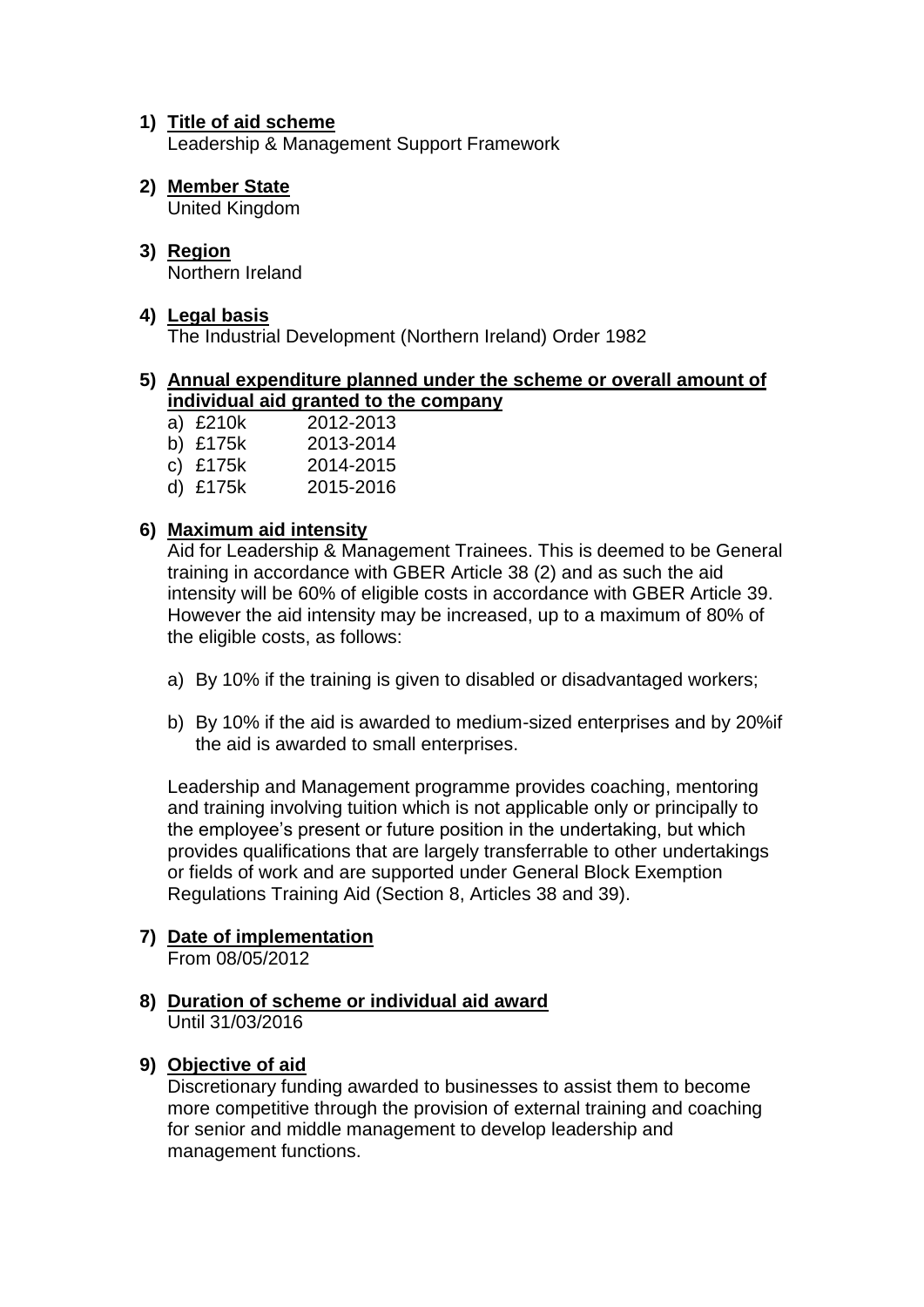#### **10)Economic sectors concerned**

The scheme applies to all sectors.

#### **11)Eligible costs**

The eligible costs of a supported project shall be:

- (a) Trainers' personnel costs
- (b) Trainers' and trainees' travel expenses, including accommodation
- (c) Other current expenses such as materials and supplies directly related to the project
- (d) Depreciation of tools and equipment, to the extent that they are used exclusively for the training project
- (e) Cost of guidance and counselling services with regard to the training project

Trainees' personnel costs and general indirect costs (administrative costs, rent, overheads) up to the amount of the total of the other eligible costs referred to in points (a) to (e).

#### **12)Transparency of aid**

The scheme comprises transparent aid in the form of grant assistance.

#### **13)Individual notification thresholds**

The scale and nature of Leadership and Management Programme does not require individual project notification to the Commission.

#### **14)Cumulation**

The total amount of public support measures for Leadership and Management assistance shall be taken into account, regardless of whether that support is financed from local, regional, national or Community sources. Leadership and Management support may be cumulated with other Invest NI aid schemes as long as those schemes concern different identifiable eligible costs.

Aid exempted by this Regulation shall not be cumulated with any other aid exempted under this Regulation or *de Minimis* aid fulfilling the conditions laid down in Commission Regulation (EC) No 1998/2006  $(1)$  or with other Community funding in relation to the same – partly or fully overlapping – eligible costs if such cumulation would result in exceeding the highest aid intensity or aid amount applicable under this Regulation.

#### **15)Incentive effect**

Leadership and Management support must have an incentive effect. Leadership and Management support to small & medium sized enterprises shall be considered to have an incentive effect if, before work on the project or activity has started, the Client has submitted an application for support aid to Invest NI.

Aid granted to large enterprises, covered by this Regulation, shall be considered to have an incentive effect, if in addition to fulfilling the condition laid down in GBER Article 8 (2), the Member State has verified,